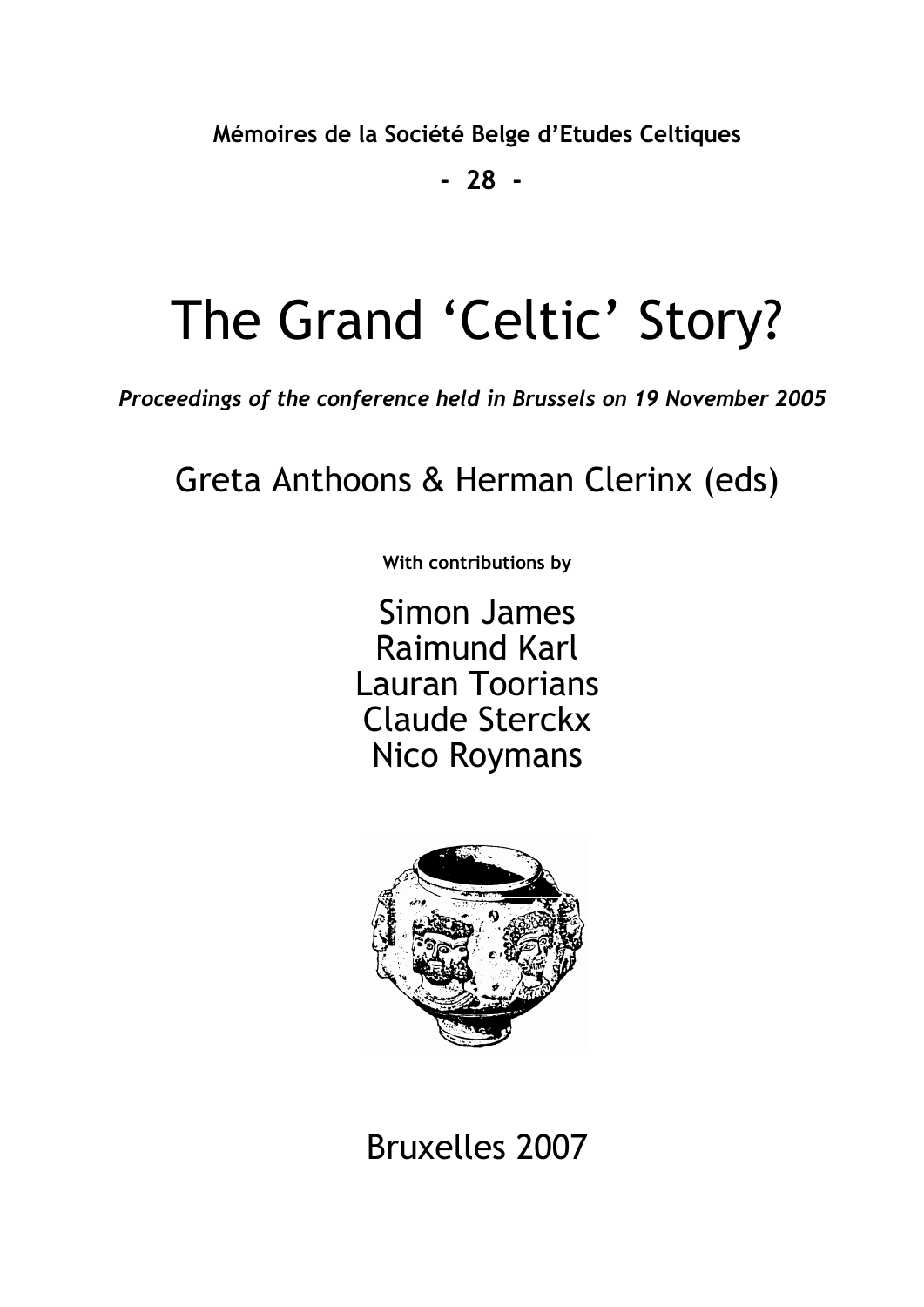# Table of Contents

| Introduction - The Grand Celtic Story<br>- Greta Anthoons                                             |                                                                                                |
|-------------------------------------------------------------------------------------------------------|------------------------------------------------------------------------------------------------|
| writing histories<br>- Simon James                                                                    | Iron Age paradigms and the Celtic metanarrative: a case study in conceptualising the past, and |
| Thoughts on the evolution of Celtic societies and grand Celtic narratives<br>- Raimund Karl           |                                                                                                |
| How prehistoric are the Celts and what can Celtic Studies do for archaeologists?<br>- Lauran Toorians |                                                                                                |
| Meanings of the word 'Celtic'<br>- Claude Sterckx                                                     |                                                                                                |
| Ethnic dynamics in the Lower Rhine area. The case of the Batavians<br>- Nico Roymans                  |                                                                                                |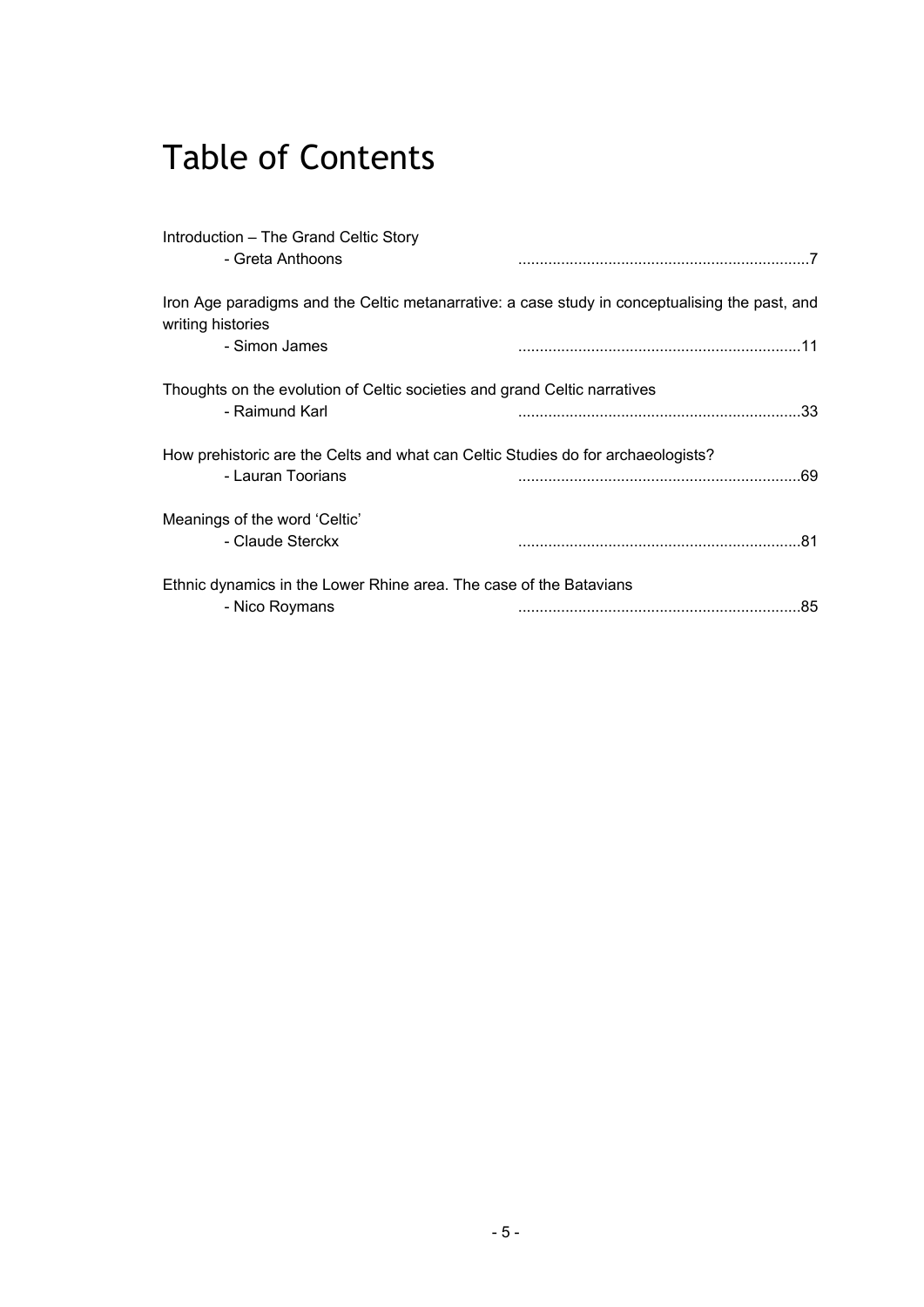### Introduction – The Grand Celtic Story

#### - Greta Anthoons

#### Department of History & Welsh History, University of Wales, Bangor

The splendours of Hallstatt, the princess of Vix, the Waldalgesheim style, Ambiorix and Vercingetorix, the oppidum of the Titelberg, the Battersea shield, Lindow Man, the stories of the Mabinogion, the hill of Tara, Cuchulainn, the Brehon Laws, the Book of Kells … Separated in time and place, can they all be placed within the framework of one "Celtic" metanarrative ? Are they all part of the same grand, all-encompassing story ?

Metanarratives have not been very popular lately. In postmodern times, the tendency has been to replace them by small-scale, local narratives. In this context the rise of Celtosceptism in the nineties probably came as no surprise and it resulted in a heated debate. One of the advocates of Celtosceptism was Simon James : "The Celts – it was all just a myth" the Financial Times headlined on 14/15 June 1997 (based on an article by Simon James in *The British Museum Magazine* 28, Summer 1997). James and other British archaeologists protested against the blanket use of the name Celts for people of different periods and from different regions, as this would wrongly suggest that "The Celts" were one coherent people who covered a large part of Europe and whose culture remained static and unchanged from Hallstatt to Tara. Several other archaeologists participated in the debate, but Simon James was one of the few to express his views outside his normal academic habitat. With *The Atlantic Celts: Ancient People or Modern Invention ?* (1999) he reached a fairly wide public.

In academia the debate was often uneven, as many archaeologists and Celticists were not familiar with the theoretical background on which the Celtosceptics based their arguments. This problem was also recognised by Raimund Karl, who - at the XII. International Congress of Celtic Studies in Aberystwyth (2003) - pleaded for a theoretical foundation of Celtic Studies (*Scale, self-similarity, strange attractors and cultural identities: some more thoughts on a theory for Celtic Studies*). He explained, based on theoretical arguments, why in his opinion there was no reason to abandon the term "Celtic". Later that year he argued that where time and place do matter at the local level, they do much less so at the level of the grand narrative (TAG 2003 – Lampeter : *Does time matter? Similar Iron and Middle Ages and the grand 'Celtic' narrative*).

Time was now ready for a different type of debate, one between two scholars talking the same language and fighting with the same weapons. The idea for *The Grand Celtic Story* was born. To our great delight, both Simon James and Raimund Karl kindly accepted our invitation to come to Brussels. The next step was to involve some local specialists in the debate and to ask them their views on the *Grand Celtic Story*, but this proved to be a much tougher job. Lauran Toorians immediately expressed his interest to participate, but our chairman, Claude Sterckx, needed some more pursuading; his bravery is much appreciated ! The greatest reluctancy, however, came from the side of the archaeologists, who most of them feared that they could not offer any valuable contribution to the discussion. Also Nico Roymans preferred not to enter the debate on the legitimacy of a Celtic metanarrative as such, but the topic that he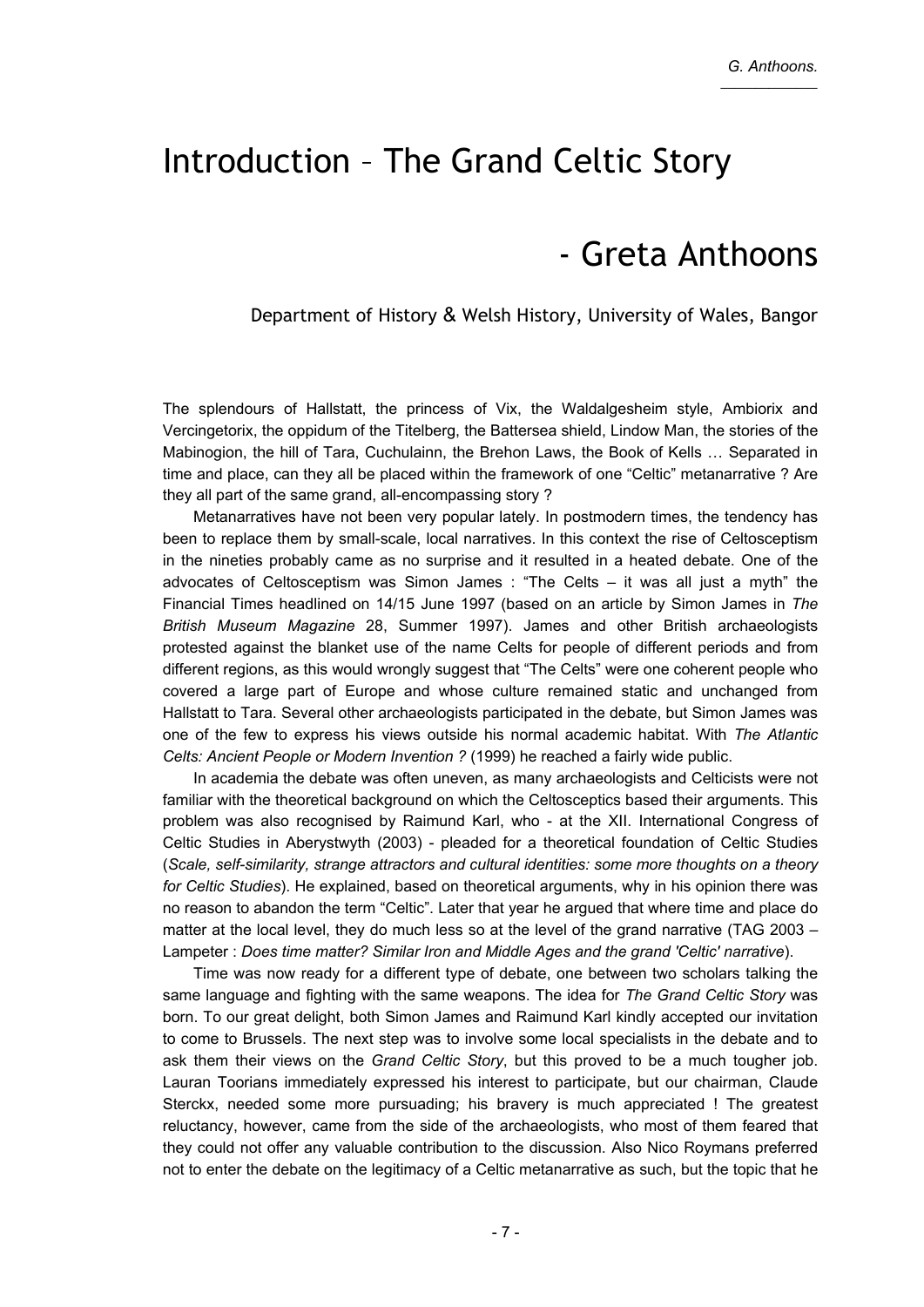suggested was an interesting case study that deserved its place within the wider context of the discussion and was therefore considered a welcome contribution to the success of the conference.

All speakers submitted a paper for this publication. Their paper is not necessarily a verbatim repeat of the paper presented at the conference, but may rather include later thoughts on ideas proposed by other speakers or on issues raised during the discussion.

Simon James starts his paper by explaining how the deconstruction of the Celts came about in Britain. He does not see the need for a metanarrative in Iron Age studies and finds the current situation of several theoretical schools competing with each other much healthier than having one single dominant paradigm. He describes how research was focused on regional studies for a while but how attention is now again turned to the larger scale. The new method of looking for wider patterns across Britain and Ireland and across Europe, meets his approval, because it is built upwards from the primary data and not top-down having to fit a predefined framework, like the "Celtic" metanarrative. For the same reason, he sees no academic need for a new metanarrative. As far as the general public is concerned, the situation is different, because without existing frameworks (like for example the "Grand Celtic Story"), it is difficult for people to know what to do with new pieces of information, to know where new knowledge fits in the picture. He proposes to place such a metanarrative in a larger European setting.

In his paper Simon James also reflects on certain issues that have been raised during the conference, either by another speaker or during the final discussion. In appendix 3, he discusses the movements between 'elite' groups in the La Tène world which led to a "transethnic cultural *koine*, marking not common 'Celticness' but a system of interaction between societies which were in other ways culturally diverse".

Raimund Karl recognises the merits of the Celtosceptics for their share in deconstructing the so-called cultural-historical concept of the Celts, but for him this is no reason to do away with the term "Celtic" altogether. He elaborates on certain points put forward by Simon James, mainly in *The Atlantic Celts*, like the role of self-identity in the definition of "Celtic", and he proposes an alternative for the term "ethnic". Before moving on to the discussion of the metanarrative itself, he presents some general theories on the constitution of societies and the importance of language in this constitution, followed by a case study.

The aim of the case study is to develop a social metanarrative for Iron Age Wales, based on elements from different disciplines which are usually not studied together. The study starts from the evolution of the Welsh settlement pattern, from the early Late Bronze Age onwards. This evolution of the settlement pattern reflects an evolution in social complexity. By combining this evolution with social terminology known from Welsh medieval texts, Raimund Karl aims to construct a metanarrative, where terms like for example the Welsh for "head of a kin" and "king" are used to illustrate an evolution from a kin-based to an early feudal society.

He argues that, seeing that for all the social functions used in his study there are corresponding terms in other "Celtic" languages, a more general version of 'Celtic' social evolution can be developed, which could then be compared with similar trajectories of other western European Indo-European societies or even with anthropological models of social evolution in general. Instead of applying 'top down' models, they could be tested by developing bottom up models starting from the available evidence.

Both speakers agree on the importance of the (archaeological) evidence as a basic starting point, but where Simon James feels that looking for wider patterns is as far as we should go, Raimund Karl thinks that the ultimate purpose should be to develop a metanarrative. In his paper, he mentions multiple reasons why he feels that metanarratives are useful, or even indispensable, not only for the general public but also for academics.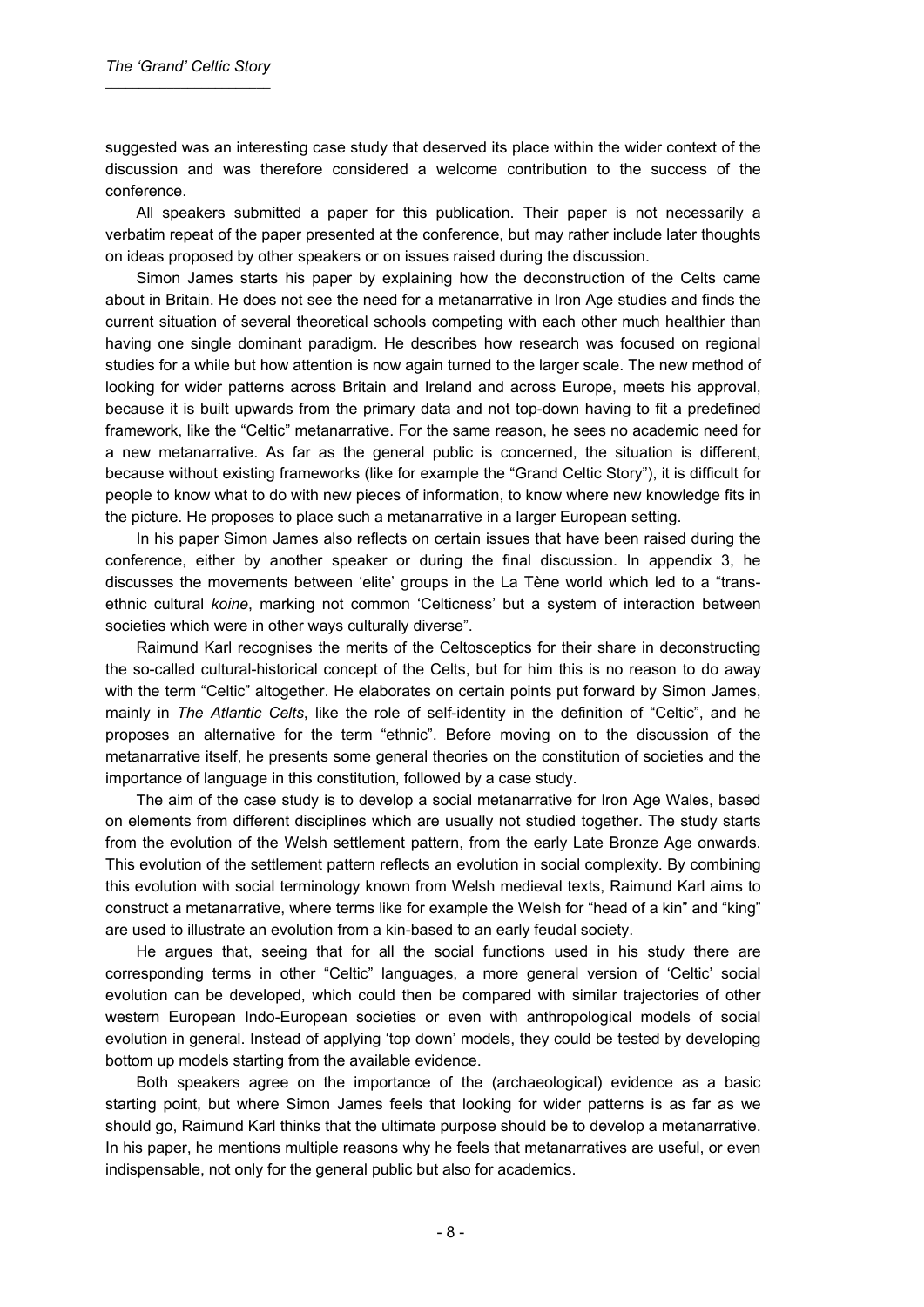Lauran Toorians focuses on Celtic languages. He explains how the study of Celtic languages developed and he strongly contests the idea living among certain archaeologists that the name "Celtic" when applied to languages was the result of a haphazard choice. In archaeology, however, the label "Celtic" has both an art-historical and an ethnic connotation, this last one connected with the language group to which the object of study is supposed to belong. In his opinion, this is what causes the dispair of the Celtosceptics: the languages spoken in Britain were undeniably Celtic, but the art-historical La Tène picture does not fit. Language and material culture did not stand in a one to one relationship in Iron Age Europe, which would be another reason to stick to the definition of Celts as 'people who speak a Celtic language'.

The paper continues with a discussion of what Celtic Studies can do for archaeologists. The rate of change in languages is connected with political, social and economic developments and as such a two-way traffic between historical linguistics and archaeology should be promoted. Toorians is surprised how little archaeologists are interested in the language that was spoken by the people they are studying, a question that Simon James elaborated in Appendix 2 of his paper. On the other hand, Toorians has strong doubts about the relevance of medieval Celtic literature to Iron Age archaeologists. In his view, the influence of Christianity makes the use of these sources to reconstruct pre-Christian religious belief, ritual practice or social structures rather dangerous. The paper ends with some comments on Celtic identity, both today and in the past.

Claude Sterckx looks at the different meanings of the words "Celt" and "Celtic". In his opinion, Patrick Sims-Williams has given the best analysis of "the Celtic war", which in Sterckx's opinion is conducted on three fronts : the use of the label "Celtic" when referring to material culture, the validity of the terms "Celt" and "Celtic" as such, and the question whether the common features are sufficient to extend the linguistic label to later people speaking a Celtic language. He draws a parallel with the term "Greek" which does not exclusively refers to classical Greece. In the same way we should accept that "Celtic" may have several meanings, implying that as long as we are all aware of this, the terminology need not be problematic.

Without entering the debate as such, the paper of Nico Roymans still touches on the theme of the discussion. With his case-study of the Batavians, he wants to show that there must have been considerable regional diversity in the ethnic dynamics of frontier zones. He compares the ethnic development of the Batavians with that of the Ubii and illustrates that the different nature of their relationship with Rome was essential in the evolution of their selfimage. More comparative regional studies into ethnic identities in the Roman frontier zone should lead to a better understanding of this diversity.

The conference was concluded with a discussion between the speakers and the participants, but unfortunately reflecting this discussion in the present publication was not feasible. However, some of the issues that were raised have been incorporated in the current papers, especially in the one of Simon James.

I wish to use this opportunity to thank all the speakers for all the effort they have put in the preparation of their paper, for coming all the way to Brussels and for the ardour and devotion with which they have demonstrated their points of view. I hope that the experience was equally fulfilling for them as it was for the rest of us. I would also like to say a big thank you to everyone else who contributed to the success of the event : our chairman Claude Sterckx for giving the project his blessing, Claude Misercque and the *Ecole Supérieure d'Informatique* for their hospitality and for the splendid accommodation, and my co-editor Herman Clerinx, for his various kinds of support, both for the organisation of the conference and for this publication. I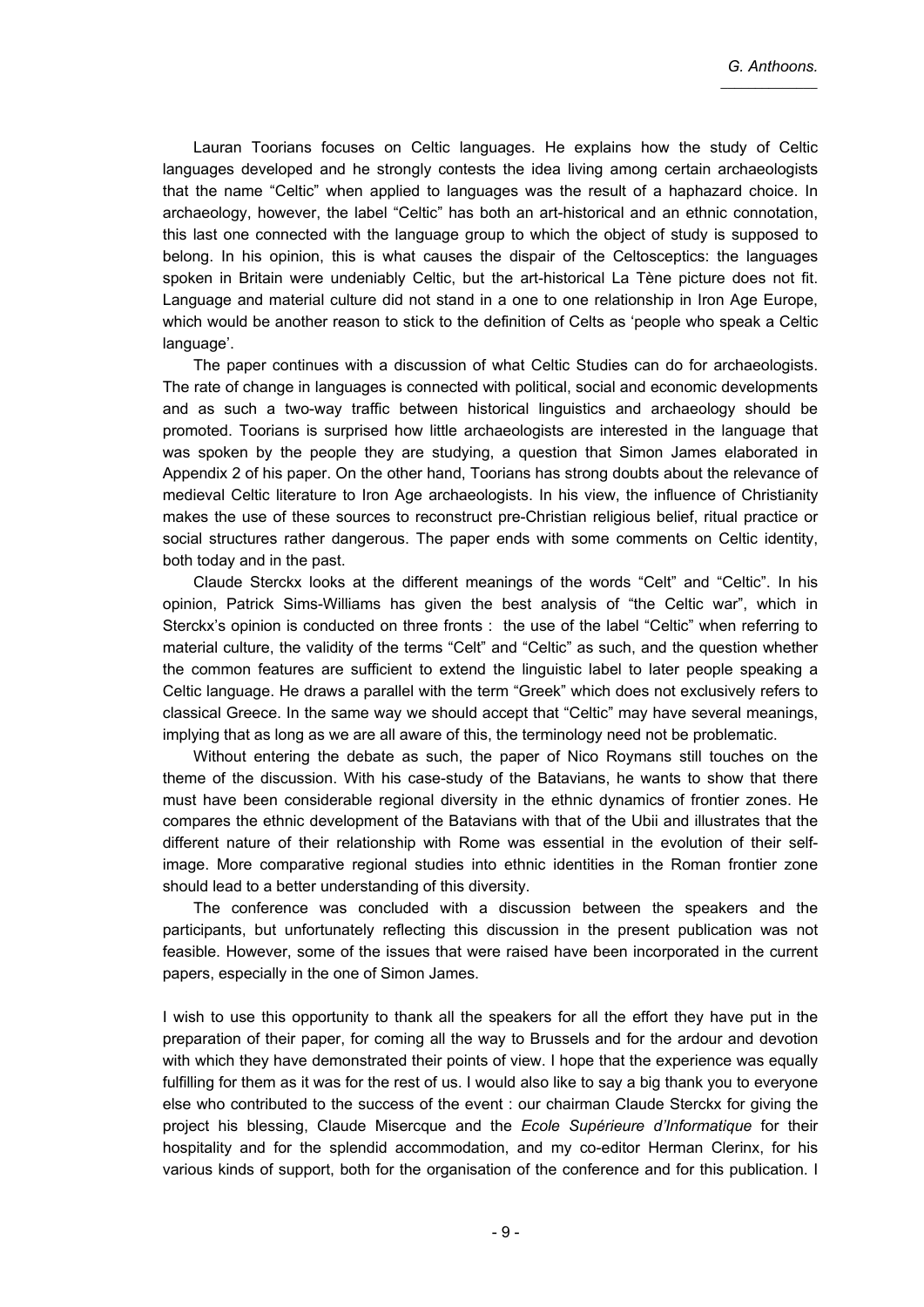am also very grateful to all the participants : your enthusiasm and your active participation in the final discussion were very much appreciated. Finally, I want to thank Shaun Thornley, who took on the task to trace and remove all errors against the English language, both in this introduction and in some of the papers. A warm and heartfelt "thank you" to all of you.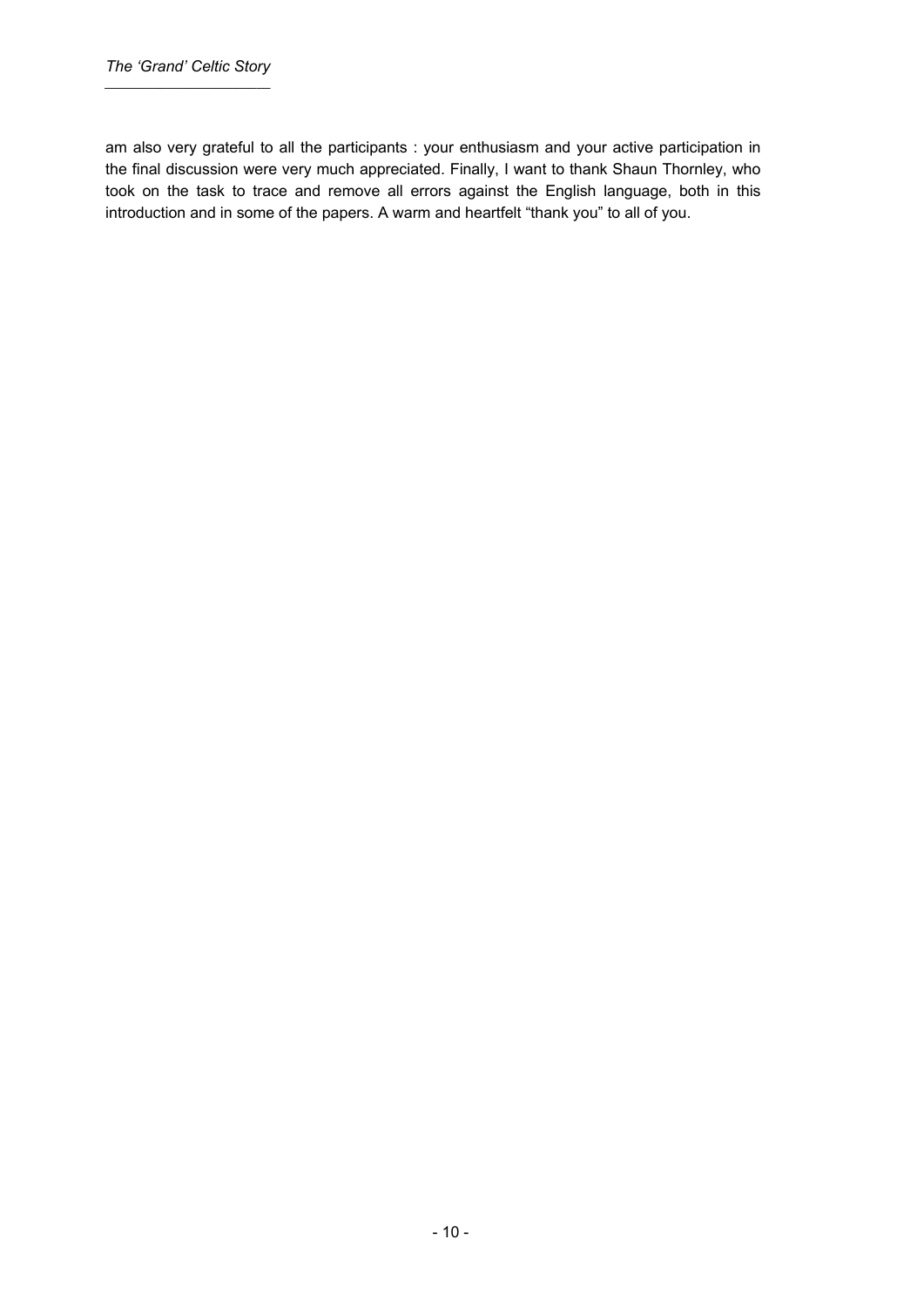# Iron Age Paradigms and the Celtic Metanarrative: A Case Study in Conceptualising the Past, and Writing Histories

### - Simon James

University of Leicester, UK

#### *Introduction*

Insofar as Western Europeans are aware of their late prehistoric, pre-Roman Iron Age past (comprising most of the last millennium BC), they are likely to think of it in terms of Ancient Germans or, especially west of the Rhine and in the Atlantic archipelago of Britain and Ireland, of Ancient Celts. But what if such ancient 'peoples' are more modern artefacts than ancient realities? What if the 'Ancient Celts', our particular focus here, can be shown to be largely an artificial construct, a Greco-Roman reification, in recent centuries further elaborated and greatly extended (especially with respect to the isles) by pioneering scholars, romantics and nationalists? What then are the implications for our understandings of ourselves, our origins, our ancestors and our histories?

The following is about the ways in which we think, and write, about the later prehistory of western Europe and the consequences of all this for wider understandings of European history—which, for many, is considered to start with a Celtic Iron Age. It arises from the 2005 seminar on 'The Grand Celtic Story' or 'Celtic metanarrative', Held on Saturday 19 November 2005, under the auspices of the Belgian Society for Celtic Studies, in the École Supérieure d'Informatique, Brussels. This was a broad gathering of those with a interest in Celtic languages and Iron Age archaeology. I was invited to open the debate with an explication and explanation of the general abandonment of the traditional Celtic conception of the Western European Iron Age by British (and, increasingly, Irish) archaeologists.

The specified subject of the seminar prompted me to think afresh about these issues, in the light of several years of further research in Iron Age archaeology, of reactions to my book *Atlantic Celts* (James 1999), and of further publications on the origins of the idea of a Celtic Iron Age, both for Britain and for continental Europe. In this paper, I attempt firstly to outline why 'Celts' have effectively disappeared from academic accounts of the Iron Age of Britain in particular. Then I will look at this in relation to 'the Grand Celtic Story' or 'Celtic metanarrative'. In the process, I will also consider what seemed to me to be the lessons of other presentations at the seminar, offer some responses to particular questions raised during the event, and make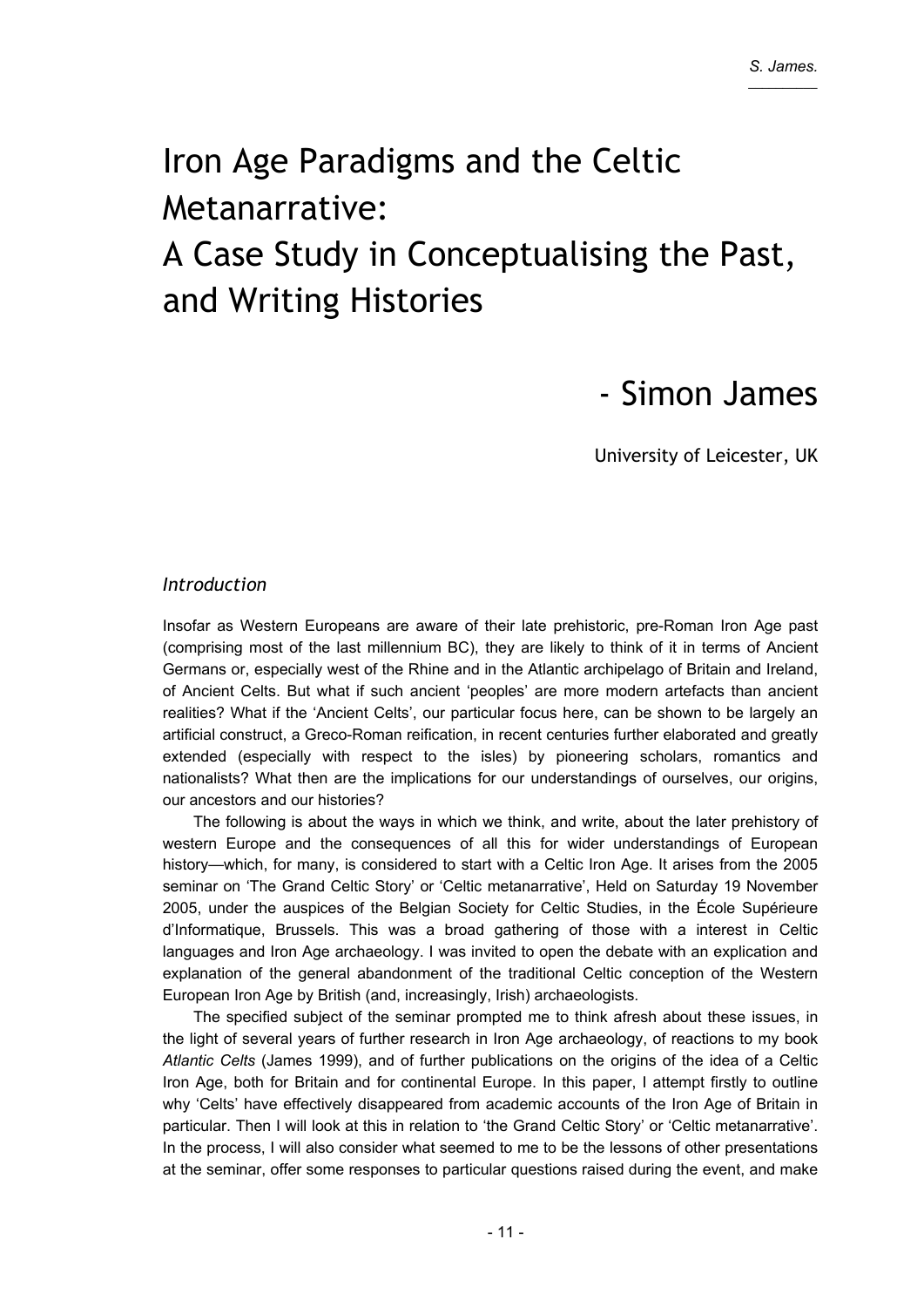## Thoughts on the Evolution of Celtic Societies and Grand Celtic Narratives

### - Raimund Karl

Department of History & Welsh History, University of Wales, Bangor

In the past 15 years, the concept of 'the Celts' has come under sustained attack (Chapman 1992; Collis 1994; 1996; 1997; 2003; James 1998; 1999), and deservedly so. Many of the old assumptions that were taken for granted by generations of scholarship are no longer sustainable. However, while some of the old concepts associated with 'the Celts' should undoubtedly be abandoned, a number of scholars have pointed out that there are important similarities in the evidence of such societies we used to call 'Celtic', which might justify our continued use of the label (Fitzpatrick 1996; Megaw & Megaw 1996; 1998; Sims-Williams 1998; Karl 2004a; 2004b; 2004c). Does the fact that the idea of a unified 'Celtic' ethnic identity (James 1999, 78; see Pauli 1980, 22-3), the idea of a monolithic, genetically related, essentially 'Celtic' culture has been rightfully discarded (Karl 2004a; 2004b; 2004d) require us to abandon all mention of the term 'Celtic' in late prehistory, and abstain from telling any 'Celtic' metanarratives at all? In the following, it will be argued that, rather than abandoning the term and abstaining from 'Celtic' metanarratives, it is essential to keep both the term and construct metanarratives associated with it, even though both are – if looked upon in detail – incorrect.

#### *The 'Celtic paradigm'?*

In his contribution, Simon James has argued that we should abandon what he chooses to refer to not as a 'Celtic metanarrative', but rather as 'the Celtic paradigm'. As such, we first have to consider whether there actually is anything like 'the Celtic paradigm'.

A paradigm, according to Thomas S. Kuhn (1962), is similar to a legal precedent (Kuhn 1967, 37). It is an exemplary solution to a problem seen as particularly typical or characteristic for an academic discipline, which is deemed to be particularly promising (Kuhn 1967, 37-8). A paradigm allows scholars to repeat the exemplary solution, although in a modified application, to further articulate or specify the results of the original solution, or to solve other, similarly situated problems (Kuhn 1967, 37-56). It is, in a sense, a scientific or scholarly world view, determining not only ways of problem solving, but also which problems are deemed worthy or necessary of solving, determining not only how questions can be answered, but also which questions are worth asking in the first place (Kuhn 1967).

'The Celtic paradigm' according to Simon James, describes 'the Celts' as a heroic warrior society, originating in central Europe in Hallstatt D, and spreading (mostly by migration) across Europe from the start of the La Tène period onwards (James 1999, 16-42). At the time of their largest expanse, roughly between the late  $4<sup>th</sup>$  and early  $3<sup>rd</sup>$  century BC, the 'Celtic territories' would then stretch from Ireland in the Northwest to Galatia in Asia Minor in the Southeast.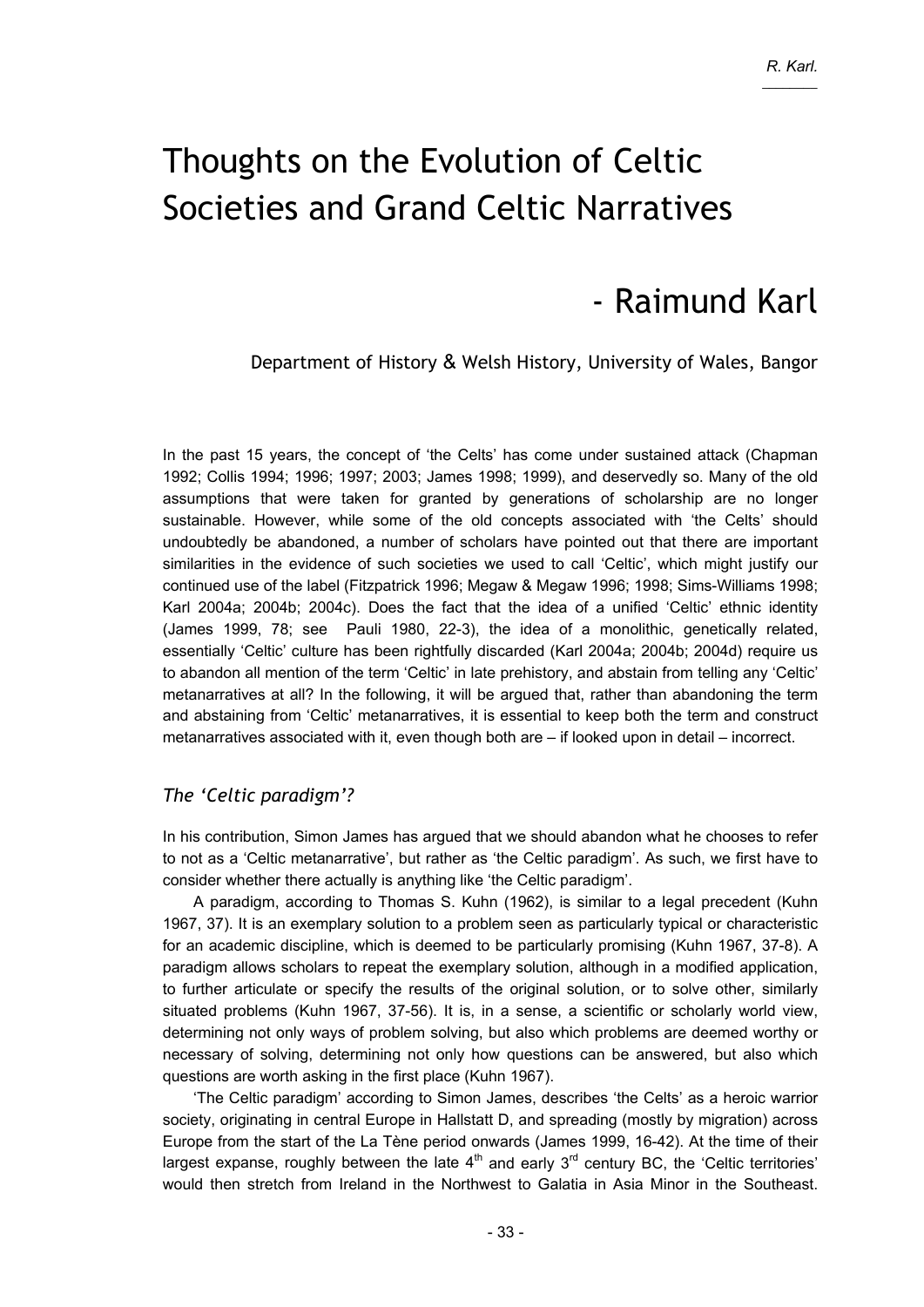# How Prehistoric Are the Celts and What Can Celtic Studies Do for Archaeologists?

### - Lauran Toorians

**Loon-op-Zand, Netherlands** 

The question has been asked who needs the Celts. Well, Celtic studies, and scholars in this corner of the academic world do need Celts. What would an astronomer do without stars, or an anglicist without English?

The core business of Celtic studies consists of linguistics and the philology of the Celtic languages. This implies that celticists concern themselves with texts and with language as their prime source or 'raw material'. As the earliest inscriptions in a Celtic language date from as early as the sixth or possibly even seventh century BC this takes us back to the early Iron Age in Western Europe. What celticists have to say about even earlier times is based on reconstructions which are firmly based in historical linguistics in general and more specifically in Indo-European studies. Before going further in this matter, it is useful to take a closer look at what Celtic languages are and what their position is amongst the languages in Europe past and present.

The Celtic languages constitute a subgroup of the large family of languages which are known as Indo-European languages. 'Language family' is of course a metaphor, but not a meaningless one. Over two centuries of academic research has proven beyond reasonable doubt that all Indo-European languages derive from a single prehistoric language, a kind of 1 Mother of all Indo-European languages which scholars have called Proto-Indo-European (PIE). When and where exactly this language was spoken is still a debated matter which need not concern us here, but about the linguistic features of Proto-Indo-European a great deal has become known through linguistic reconstruction, a complex and sometimes tedious process following strict methodological rules.

Essential to the methodology of linguistic reconstruction is the awareness that languages are ever changing and developing and that this change and development is not a random process. Looking backward – and this is an important proviso – we can formulate rules to describe the development of speech-sounds within a specific language or group of languages. These rules are often known as 'sound-laws'. Sound-laws formulate 'afterwards predictions', or 'backward looking predictions' of changes which have taken place in a specific language. In this

2

 $1$ <sup>-</sup> The question of the 'Proto-Indo-European homeland' is nearly as old as the study of PIE itself. Two books by Renfrew 1987 and by Mallory 1989 have recently giving the academic debate about this homeland a new impulse and triggered a lot of new publications.

A good introduction is given by Beekes 1995 or – more in general – Bynon 1977.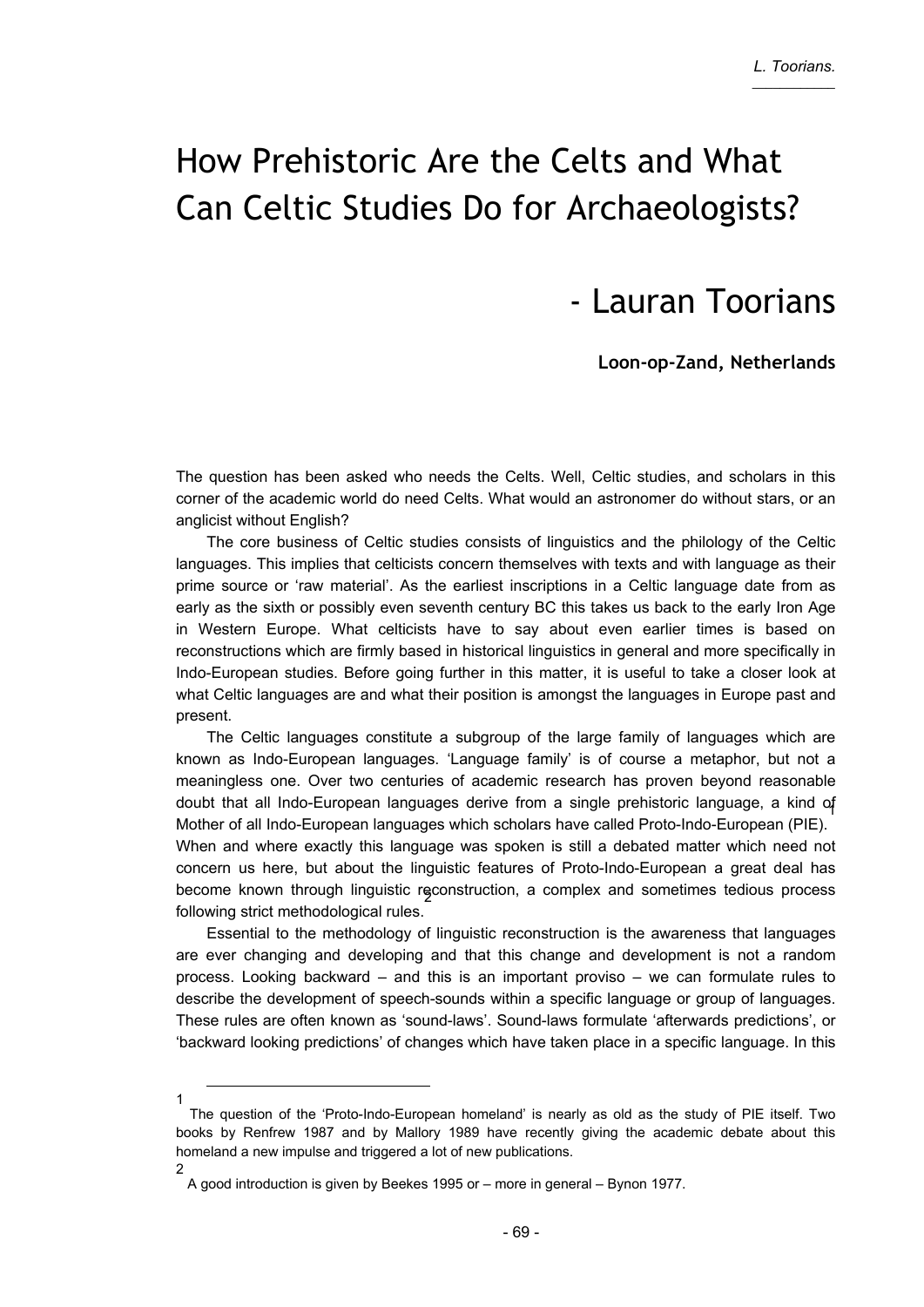#### Meanings of the Word 'Celtic'

### - Claude Sterckx

#### Institut des Hautes Etudes de Belgique, Bruxelles

As has been noted by Patrick Simms-Williams – who has given, I believe, the most exact diagnosis about the "Celtic War" – most Celticists, besides pure linguists, do not much care about that war. Few among them are involved in a general approach of the "Celtic world" and the huge majority of them study specific aspects of one of the Celtic speaking peoples. So, they very seldom need the terms "Celts" and "Celtic" at all. They use them only for the titles of their periodicals – *Cambrian Medieval Celtic Studies, Celtica, Etudes Celtiques, Studia Celtica…* or at times when they have to mention some linguistic feature.

Because of my position at the Institut des Hautes Etudes de Belgique, that has been specifically labelled "Celtic languages and civilisation", and my own inclination towards comparative mythology, I belong to the minority doomed to a general approach. And if there are no problems either when lecturing successively and specifically about the stories of each Celtic speaking people nor when pointing to the similarities and affiliations of the different Celtic languages, comparative mythology implies gathering the material, textual and legendary remains about homonym or apparently analogous mythical figures from any Celtic speaking people. As there are many such figures, we, comparatists, feel fully authorized to dedicate ourselves to that task, and so we too don't much care about the above said Celtic War.

For what I understand of it, it seems to me that the war is waged on three fronts.

The first front is the archaeologists' battle about the validity of the term "Celtic" when dealing with the material facts that they dig up from the past. Several of them are here to explain the ins and outs of that battle, or even to wage it further.

Besides written texts, no material object ever speaks. The debate is thus about their labelling: may one label an artefact "Celtic"?

Nobody may deny that there were peoples speaking Celtic languages, and their geographical localization is more or less recognized. I will certainly not decide when a correlation may be drawn between the localization of an artefact and the probable linguistic affiliation of the people who produced or used it. But even if I am very poorly qualified for uttering anything about it, I do feel that the truth probably lies somewhere between general acceptance and total rejection.

All other ancient linguistic groups show translinguistic usages and social, regional and chronological particularities, but they also show several common tints and flavours. As the ancient Celtic speaking people were probably not extraterrestrial aliens, I would hardly believe that they were the only ones not to show analogous variations and specificities…

The second front is then open about the very legitimacy of the terms "Celts" and "Celtic".

 $1$ <sup>-</sup> Simms-Williams 1998. Cf. also Ford 1992 ; Dumville 1996 ; Edel 1996 ; Hikida 2004 ; Clerinx 2005 :16- 23 and many other essays mentioned in the present collection.